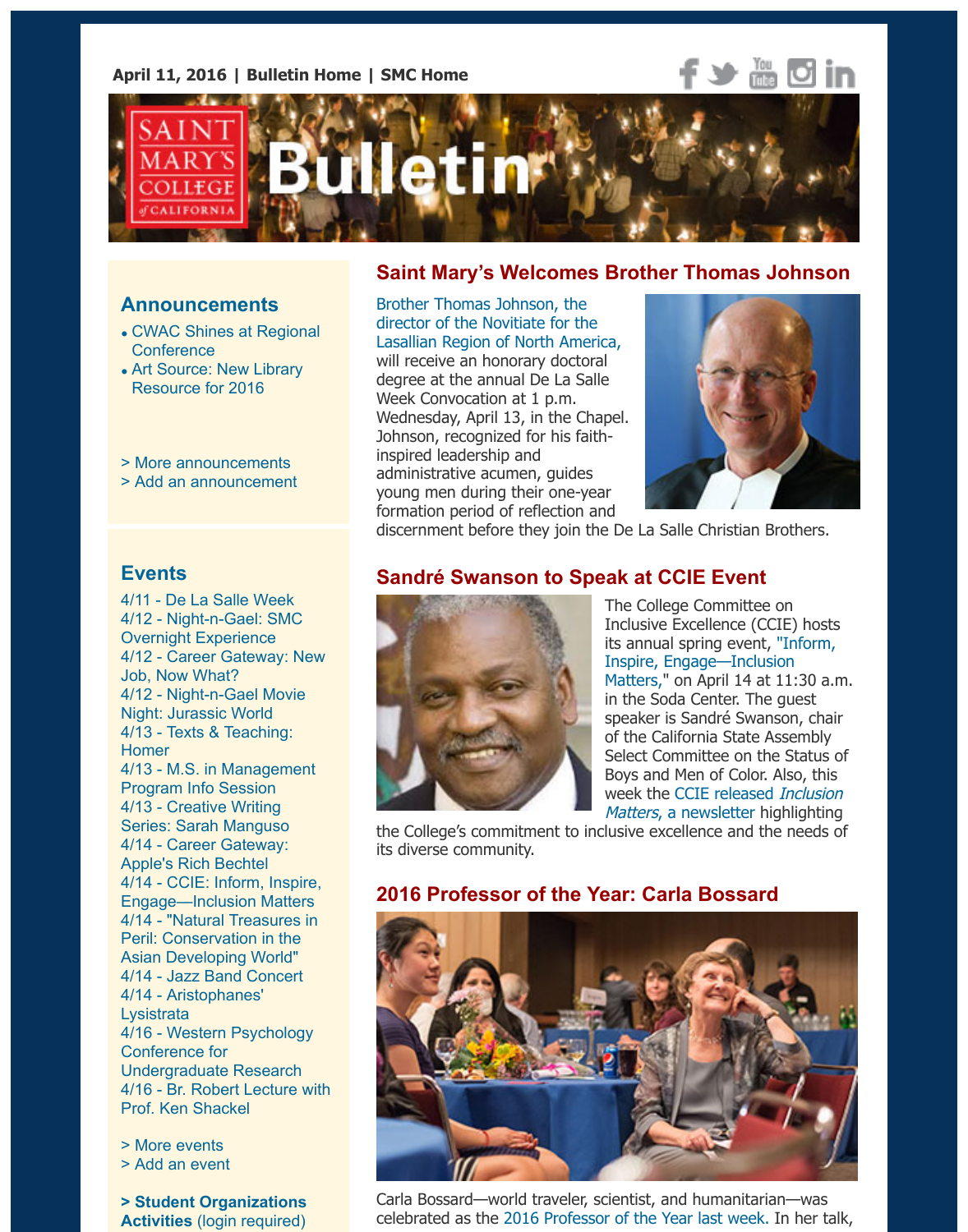most inventive photos with the De La Salle statue. Strike a pose, take a selfie, or shoot the statue from an interesting angle. Be sure to tag your photos #DLSWeek16.

Do you have a little-known tidbit or story about Saint Mary's? Send it to **Campus News**.

> Did You Know Archive

# **Lasallian Reflections**



For the week of **April 11.**

**Learn how to submit Events and Announcements**.

performed with the teenage Chelsea Clinton. Now dancing, and singing and acting, the lead role in the Broadway musical An American in Paris, Scribner is also the rare dancer with a college degree earned while performing full-time, thanks to Saint Mary's LEAP program.



# **Brother Charles Lectures at Reagan Library**



Brother Charles Hilken gave a lecture April 3 at the Ronald [Re](https://www.stmarys-ca.edu/ballet-to-broadway?utm_source=Bulletin&utm_medium=email&utm_content=feature_test&utm_campaign=04-11-2016)agan Presidential Library in Valley about the "Vatican Splendors" exhibit, which prese the history of the Vatican, the ministries of the papacy, and Christian art. Brother Charles, consulted on the exhibit, [highlighted his favorite relics a](https://cumminsinstitute.com/2016/03/08/vatican-splendors-a-journey-through-faith-and-art?utm_source=Bulletin&utm_medium=email&utm_content=feature_test&utm_campaign=04-11-2016) pieces in the show, and answe questions from SMC alumni,

parents, and friends.

#### **View**



Runners set off yesterday morning in the 9th annual 5K Run 4 Hunger, which raises awareness and support for the local and global issue of hunger and poverty. The event kicked off De La Salle Week.

## **SMC in the News**

- Catholic Voice Highlights De La Salle Week Convocation Honor Brother Thomas Johnson.
- NYTimes Interviews Sociology's Robert Bulman About TV Depictions of Teachers.

## **[Go Gaels](http://www.stmarys-ca.edu/mission-ministry-center/de-la-salle-week-2016?utm_source=Bulletin&utm_medium=email&utm_content=feature_test&utm_campaign=04-11-2016)**

**Gaels Sweep Pacific on the Road**